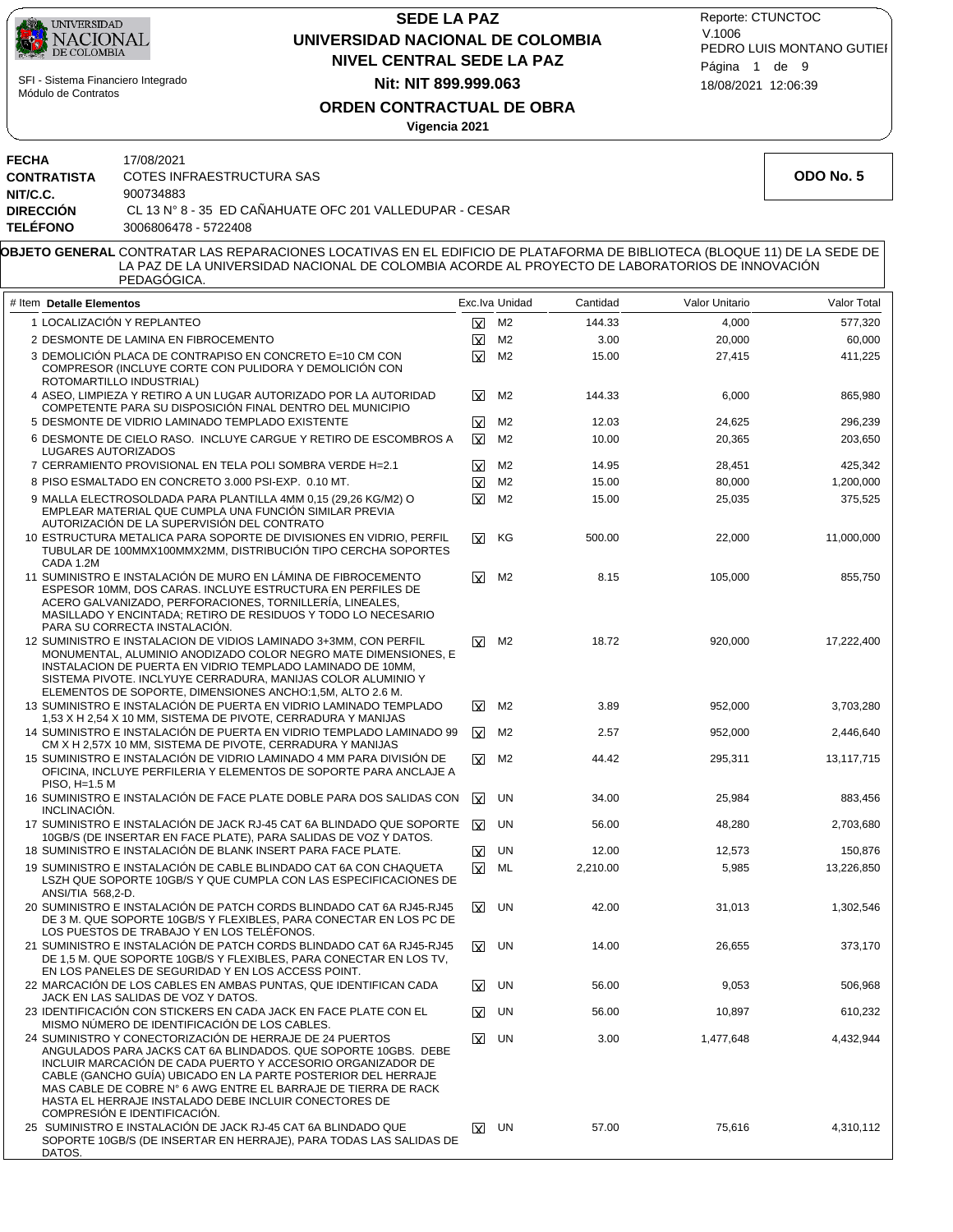

**FECHA** 17/08/2021

**NIT/C.C.** 900734883

**CONTRATISTA** COTES INFRAESTRUCTURA SAS

## **NIVEL CENTRAL SEDE LA PAZ SEDE LA PAZ UNIVERSIDAD NACIONAL DE COLOMBIA Nit: NIT 899.999.063**

18/08/2021 12:06:39 PEDRO LUIS MONTANO GUTIEI Reporte: CTUNCTOC V.1006 Página 2 de 9

31,864

Valor Unitario

 140,335 1,403,350 19,482 32,690 40,450 23,940 54,318 59,106 32,029 54,318 89,980 39,954 307,912 348,361

> 62,051 62,051 160,865 430,911

396,240

 25,425 25,425 70,828

 92,291 25,921 28,397

 57,620 457,327

 52,825,767 172,942

# **ORDEN CONTRACTUAL DE OBRA**

**Vigencia 2021**

UN

 $\overline{\mathbf{x}}$ 

 $\mathbf x$ 

9.00

 1.00 20.00

UN

UN X

| <b>DIRECCIÓN</b><br>CL 13 N° 8 - 35 ED CANAHUATE OFC 201 VALLEDUPAR - CESAR<br><b>TELÉFONO</b><br>3006806478 - 5722408 |                                                                                                                                                                                                                                                                                                                                                                  |                         |                |          |
|------------------------------------------------------------------------------------------------------------------------|------------------------------------------------------------------------------------------------------------------------------------------------------------------------------------------------------------------------------------------------------------------------------------------------------------------------------------------------------------------|-------------------------|----------------|----------|
| # Item Detalle Elementos                                                                                               |                                                                                                                                                                                                                                                                                                                                                                  |                         | Exc.lva Unidad | Cantidad |
| CORD.                                                                                                                  | 26 SUMINISTRO E INSTALACIÓN DE PATCH CORDS RJ45-RJ45 DE 2 M DE<br>LONGITUD Y FLEXIBLES CATEGORÍA 6A BLINDADO, PARA CONECTAR EN LOS<br>PATCH PANEL. INCLUYE MARCACIÓN EN AMBAS PUNTAS Y MANO DE OBRA<br>PARA LA CONECTORIZACIÓN Y ORGANIZACIÓN DEL RESPECTIVO PATCH                                                                                               | ΙxΙ                     | <b>UN</b>      | 60.00    |
|                                                                                                                        | 27 CERTIFICACIÓN DE PUNTOS CATEGORÍA 6A A 10GBPS.                                                                                                                                                                                                                                                                                                                | <b>x</b>                | <b>UN</b>      | 56.00    |
|                                                                                                                        | 28 CERTIFICACIÓN DE PUNTOS CATEGORÍA 6A A 10GBPS.                                                                                                                                                                                                                                                                                                                | $\overline{\mathbf{x}}$ | GL             | 1.00     |
|                                                                                                                        | 29 TUBERÍA PVC DE 1" INCLUYE ACCESORIOS Y SOPORTE A LA ESTRUCTURA.                                                                                                                                                                                                                                                                                               | $\overline{\mathbf{x}}$ | М              | 40.00    |
|                                                                                                                        | 30 TUBERÍA EMT Ø1" MAS SOPORTERIA.                                                                                                                                                                                                                                                                                                                               | ΙXΙ                     | ML             | 22.00    |
|                                                                                                                        | 31 TUBERÍA EMT Ø1-1/4" MAS SOPORTERIA.                                                                                                                                                                                                                                                                                                                           | ΙXΙ                     | <b>ML</b>      | 45.00    |
|                                                                                                                        | 32 CURVA EMT DE Ø1-1/4" MAS SOPORTERIA.                                                                                                                                                                                                                                                                                                                          | <b>x</b>                | <b>UN</b>      | 11.00    |
|                                                                                                                        | 33 CAJA GALVANIZADA REF 10X10CM DOBLE FONDO MAS TAPA                                                                                                                                                                                                                                                                                                             | $\overline{\mathbf{x}}$ | <b>UN</b>      | 6.00     |
| <b>ALUMINIO</b>                                                                                                        | 34 CAJA GALVANIZADA REF 10X10CM DOBLE FONDO MAS SUPLEMENTO EN                                                                                                                                                                                                                                                                                                    | ΙXΙ                     | <b>UN</b>      | 2.00     |
|                                                                                                                        | 35 CAJA METÁLICA DE PASO DE 20X20CM                                                                                                                                                                                                                                                                                                                              | ⊠                       | UN             | 3.00     |
|                                                                                                                        | 36 BANDEJA PORTA CABLE TIPO MALLA DE 20X10CM                                                                                                                                                                                                                                                                                                                     | $\overline{\mathbf{x}}$ | ML             | 10.00    |
|                                                                                                                        | 37 TEE PARA BANDEJA PORTA CABLE TIPO MALLA DE 20X10CM                                                                                                                                                                                                                                                                                                            | $\overline{\mathbf{x}}$ | <b>UN</b>      | 1.00     |
| VARILLAS ROSCADAS.                                                                                                     | 38 SOPORTE PARA BANDEJA DE 20CM SUJETO A LA ESTRUCTURA CON DOS                                                                                                                                                                                                                                                                                                   | $\overline{\mathbf{x}}$ | <b>UN</b>      | 5.00     |
|                                                                                                                        | 39 ACOMETIDA DESDE TABLERO GENERAL DE DISTRIBUCIÓN HASTA UPS DE 20<br>KVA EN 3#6+1#6+1#8T. HFFR-LS CU. VER DIAGRAMA UNIFILAR.                                                                                                                                                                                                                                    | ΙY                      | UN             | 40.00    |
|                                                                                                                        | 40 SALIDA PARA TOMA MONOFÁSICA DOBLE COLOR NARANJA TIPO<br>HOSPITALARIO POLO A TIERRA AISLADO PARA SISTEMAS REGULADOS<br>COLOR NARANJA EN TUBERÍA PVC SCH40 3/4" Y CABLEADO EN CABLE #12<br>HFFR-LS CU, INCLUYE: TERMINAL PVC SCH40 3/4", CONECTORES DE<br>RESORTE, LIMPIADOR Y SOLDADURA PVC SCH40, CAJA 5800, TORNILLERÍA<br>°14 Y TOMA PARA SISTEMA REGULADO. | ⊠                       | <b>UN</b>      | 43.00    |
|                                                                                                                        | 41 ACOMETIDA DESDE TABLERO GENERAL DE DISTRIBUCIÓN HASTA UPS DE 20<br>KVA EN 3#6+1#6+1#8T. HFFR-LS CU. VER DIAGRAMA UNIFILAR.                                                                                                                                                                                                                                    | x                       | ML             | 35.00    |
|                                                                                                                        | 42 ACOMETIDA DESDE UPS DE 20KVA HASTA TABLERO REGULADO 1 EN<br>3#6+1#6+1#8T. HFFR-LS CU. VER DIAGRAMA UNIFILAR.                                                                                                                                                                                                                                                  | $\overline{\mathbf{x}}$ | ML             | 6.00     |
|                                                                                                                        | 43 ACOMETIDA DESDE TABLERO GENERAL DE DISTRIBUCIÓN HASTA TABLERO<br>NORMAL 1 EN 3#1/0+1#1/0+1#2T. HFFR-LS CU. VER DIAGRAMA UNIFILAR.                                                                                                                                                                                                                             | x                       | ML             | 15.00    |
|                                                                                                                        | 44 TABLERO DE 24 CTS CON ESPACIO PARA TOTALIZADOR TIPO PESADO CON<br>PUERTA Y CERRADURA DE CIERRE. INCLUYE: ACCESORIOS DE SOPORTE Y<br>BARRAJE DE TIERRA AISLADO.                                                                                                                                                                                                | $\overline{\mathbf{x}}$ | UN             | 1.00     |
|                                                                                                                        | 45 TABLERO DE 18 CTS CON ESPACIO PARA TOTALIZADOR TIPO PESADO CON<br>PUERTA Y CERRADURA DE CIERRE, INCLUYE: ACCESORIOS DE SOPORTE Y<br>BARRAJE DE TIERRA AISLADO.                                                                                                                                                                                                | x                       | UN             | 1.00     |
|                                                                                                                        | 46 BREAKER 1X30 TIPO ENCHUFABLE 20KA                                                                                                                                                                                                                                                                                                                             | ΙY                      | <b>UN</b>      | 3.00     |
|                                                                                                                        | 47 BREAKER 1X20 TIPO ENCHUFABLE 20KA                                                                                                                                                                                                                                                                                                                             | M                       | <b>UN</b>      | 36.00    |
|                                                                                                                        | 48 BANDEJA PORTA CABLE DE 20X8 INCLUYE: CURVA HORIZONTAL DE 45°,<br>CURVA HORIZONTAL DE 90°, CURVA VERTICAL DE 90°, TORNILLERÍA DE<br>ANCLAJE Y SOPORTES CADA 1.8M.                                                                                                                                                                                              | ⊠                       | <b>ML</b>      | 47.00    |
| TORNILLERIA °14                                                                                                        | 49 CANALETA 12X8 CON DIVISIÓN, INCLUYE: CHAZO PUNTILLA MULTIUSOS Y                                                                                                                                                                                                                                                                                               | ⊠                       | ML             | 30.00    |
|                                                                                                                        | 50 PLACATOMA PARA CANALETA PERIMETRAL, INCLUYE: CHAZO PUNTILLA<br>MULTIUSOS Y TORNILLERÍA DE AJUSTE °14.                                                                                                                                                                                                                                                         | ΙV                      | UN             | 83.00    |
|                                                                                                                        | 51 TUBERÍA PVC SCH40 3/4" ALIMENTACIÓN PRIMEROS CIRCUITOS. INCLUYE:<br>TERMINALES PVC SCH40 3/4", SOPORTES PARA ANCLAJE EN CIELO RAZO,<br>LIMPIADOR Y SOLDADURA PVC SCH40.                                                                                                                                                                                       | $\overline{\mathbf{x}}$ | ML             | 45.00    |
|                                                                                                                        | 52 CAJAS DE PASO METÁLICA 30X30, INCLUYE: CHAZO PUNTILLA MULTIUSOS                                                                                                                                                                                                                                                                                               | M                       | UN             | 1.00     |

- CAJAS DE PASO METÁLICA 30X30, INCLUYE: CHAZO PUNTILLA MULTIUSOS 52 PARA ANCLAJE. 53 SUMINISTRO E INSTALACION DE CAJA DE PISO SEGÚN ESPECIFICACIÓN
- TÉCNICA, DEBE CONTAR CON TRES ESPACIOS PARA SALIDAS ELÉCTRICAS Y FACEPLATE PARA 4 SALIDAS DE VOZ Y DATOS CATEGORÍA 6A UPS BLOQUE D, DE 20KVA 120/208 60 HZ ONDA SENO PURA AUTONOMÍA 17 54
- MIN, F.P 0,9. TIPO DE BATERÍA 9AH LIBRE DE MANTENIMIENTO
- SALIDA PARA LUMINARIA INTERIOR L1 LED HERMÉTICA SOBRE PONER 55 TECHO 40W EN TUBERÍA PVC SCH40 3/4" Y CABLEADO EN CABLE #12 HFFR-LS CU INCLUYE: TERMINAL DE 3/4", CONECTORES DE RESORTE, SOLDADURA Y LIMPIADOR PVC SCH40, CAJA 2400 Y TORNILLERÍA. (NO INCLUYE LUMINARIA).
- SALIDA PARA LUMINARIA INTERIOR L2 LED HERMÉTICA SOBRE PONER 56 TECHO 17 W EN TUBERÍA PVC SCH40 3/4" Y CABLEADO EN CABLE #12 HFFR-LS CU INCLUYE: TERMINAL DE 3/4", CONECTORES DE RESORTE, SOLDADURA Y LIMPIADOR PVC SCH40, CAJA 2400 Y TORNILLERÍA. (NO INCLUYE

**ODO No. 5**

1,911,840

Valor Total

 7,858,760 1,403,350 779,280 719,180 1,820,250 263,340 325,908 118,212 96,087 543,180 89,980 199,770 12,316,480 14,979,523

 2,171,785 372,306 2,412,975 430,911

396,240

 76,275 915,300 3,328,916

 2,768,730 2,151,443 1,277,865

 57,620 4,115,943

 52,825,767 3,458,840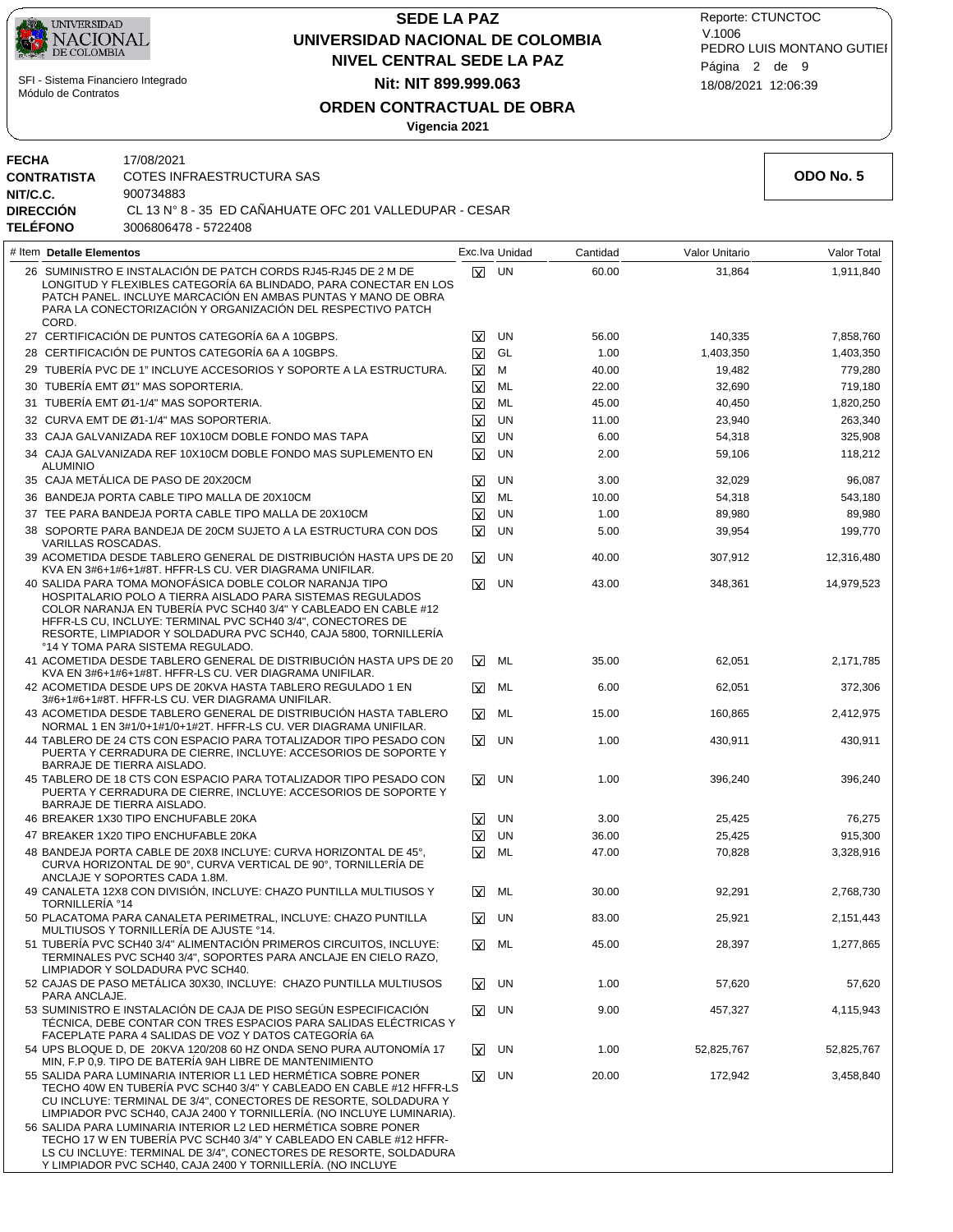

## **NIVEL CENTRAL SEDE LA PAZ SEDE LA PAZ UNIVERSIDAD NACIONAL DE COLOMBIA Nit: NIT 899.999.063**

18/08/2021 12:06:39 PEDRO LUIS MONTANO GUTIEI Reporte: CTUNCTOC V.1006 Página 3 de 9

**ORDEN CONTRACTUAL DE OBRA**

**Vigencia 2021**

|                                                                                       | Vigencia 2021                                                                                                                                                                                                                                                                                                                                                                                                                                                                                                                                                                                |                         |                |          |            |                           |             |
|---------------------------------------------------------------------------------------|----------------------------------------------------------------------------------------------------------------------------------------------------------------------------------------------------------------------------------------------------------------------------------------------------------------------------------------------------------------------------------------------------------------------------------------------------------------------------------------------------------------------------------------------------------------------------------------------|-------------------------|----------------|----------|------------|---------------------------|-------------|
| <b>FECHA</b><br><b>CONTRATISTA</b><br>NIT/C.C.<br><b>DIRECCIÓN</b><br><b>TELÉFONO</b> | 17/08/2021<br>COTES INFRAESTRUCTURA SAS<br>900734883<br>CL 13 N° 8 - 35 ED CAÑAHUATE OFC 201 VALLEDUPAR - CESAR<br>3006806478 - 5722408                                                                                                                                                                                                                                                                                                                                                                                                                                                      |                         |                |          |            |                           | ODO No. 5   |
| # Item Detalle Elementos                                                              |                                                                                                                                                                                                                                                                                                                                                                                                                                                                                                                                                                                              |                         | Exc.lva Unidad | Cantidad |            | Valor Unitario            | Valor Total |
| LUMINARIA).                                                                           | $\overline{\mathbf{x}}$                                                                                                                                                                                                                                                                                                                                                                                                                                                                                                                                                                      | UN                      |                | 2.00     |            | 172,942                   | 345,884     |
| INCLUYE LUMINARIA).                                                                   | 57 SALIDA PARA LUMINARIA INTERIOR L14 LED EMERGENCIA ORL 60X60<br>INCRUSTAR TECHO 80W EN TUBERÍA PVC SCH40 3/4" Y CABLEADO EN CABLE<br>#12 HFFR-LS CU INCLUYE: TERMINAL DE 3/4", CONECTORES DE RESORTE,<br>SOLDADURA Y LIMPIADOR PVC SCH40, CAJA 2400 Y TORNILLERÍA. (NO                                                                                                                                                                                                                                                                                                                     | $\boxtimes$             | UN             | 3.00     |            | 172,942                   | 518,826     |
| 5800, TORNILLERÍA.                                                                    | 58 SALIDA PARA INTERRUPTOR SENCILLO TUBERÍA PVC SCH40 3/4" Y CABLEADO<br>EN CABLE #12 HFFR-LS CU, INCLUYE: TERMINALES DE 3/4" PVC SCH40,<br>CONECTORES DE RESORTE, SOLDADURA Y LIMPIADOR PVC SCH40, CAJA                                                                                                                                                                                                                                                                                                                                                                                     | $\overline{\mathbf{x}}$ | UN             | 2.00     |            | 193,993                   | 387,986     |
| 5800, TORNILLERIA.                                                                    | 59 SALIDA PARA INTERRUPTOR DOBLE TUBERÍA PVC SCH40 3/4" Y CABLEADO<br>EN CABLE #12 HFFR-LS CU, INCLUYE: TERMINALES DE 3/4" PVC SCH40,<br>CONECTORES DE RESORTE, SOLDADURA Y LIMPIADOR PVC SCH40, CAJA                                                                                                                                                                                                                                                                                                                                                                                        | ΙXΙ.                    | UN             | 1.00     |            | 193,993                   | 193,993     |
|                                                                                       |                                                                                                                                                                                                                                                                                                                                                                                                                                                                                                                                                                                              |                         |                |          |            | <b>Total Elementos</b>    | 202,894,645 |
| Detalle Concepto                                                                      |                                                                                                                                                                                                                                                                                                                                                                                                                                                                                                                                                                                              |                         |                |          |            |                           | Valor       |
| <b>UTILIDAD</b>                                                                       |                                                                                                                                                                                                                                                                                                                                                                                                                                                                                                                                                                                              |                         |                |          |            |                           | 10,144,732  |
| <b>IMPREVISTOS</b>                                                                    |                                                                                                                                                                                                                                                                                                                                                                                                                                                                                                                                                                                              |                         |                |          |            |                           | 1,014,473   |
| ADMINISTRACIÓN                                                                        |                                                                                                                                                                                                                                                                                                                                                                                                                                                                                                                                                                                              |                         |                |          |            |                           | 29,419,724  |
|                                                                                       |                                                                                                                                                                                                                                                                                                                                                                                                                                                                                                                                                                                              |                         |                |          |            | <b>Subtotal Conceptos</b> | 40,578,929  |
|                                                                                       |                                                                                                                                                                                                                                                                                                                                                                                                                                                                                                                                                                                              |                         |                |          | <b>IVA</b> | 19.00%                    | 1,927,499   |
|                                                                                       |                                                                                                                                                                                                                                                                                                                                                                                                                                                                                                                                                                                              |                         |                |          |            | Valor Total               | 245,401,073 |
| <b>ANEXOS</b>                                                                         | SOLICITUD DE CDP N° LP.ABS 61-2021 /// CDP N° 345 DE 2021 /// SOLICITUD LP.CONT 280-2021 DE FECHA 17 DE AGOSTO DE<br>2021 /// ESTUDIO DE MERCADO CON TODOS SUS SOPORTES /// INVITACIÓN DIRECTA DAF 72-2021 DE FECHA 02 DE AGOSTO<br>DE 2021 /// OFERTA PRESENTADA POR EL CONTRATISTA DE FECHA 05 DE AGOSTO DE 2021 /// DOCUMENTOS DEL<br>CONTRATISTA: CEDULA DE CIUDADANÍA DEL REPRESENTANTE LEGAL, RUT, CERTIFICADO DE EXISTENCIA Y<br>REPRESENTACIÓN LEGAL, CERTIFICADO DE PAGO DE APORTES A SEGURIDAD SOCIAL Y PARAFISCALES /// INFORME DE<br>EVALUACIÓN DE OFERTAS /// LISTA DE CHEQUEO. |                         |                |          |            |                           |             |
| <b>VALOR</b>                                                                          | DOSCIENTOS CUARENTA Y CINCO MILLONES CUATROCIENTOS UN MIL SETENTA Y TRES PESOS M/CTE *** (\$245,401,073)<br>\$981,604 DE IMPUESTO DE CONTRIBUCIÓN ESPECIAL<br>INCLUIDO IVA, MAS                                                                                                                                                                                                                                                                                                                                                                                                              |                         |                |          |            |                           |             |
| <b>SUPERVISOR</b>                                                                     | VILLANUEVA CORRO JHON ALEXANDER - 1043931145                                                                                                                                                                                                                                                                                                                                                                                                                                                                                                                                                 |                         |                |          |            |                           |             |
| <b>CLÁUSULAS</b>                                                                      |                                                                                                                                                                                                                                                                                                                                                                                                                                                                                                                                                                                              |                         |                |          |            |                           |             |
|                                                                                       | <b>OBLIGACIONES ESPECIFICAS DEL CONTRATISTA</b>                                                                                                                                                                                                                                                                                                                                                                                                                                                                                                                                              |                         |                |          |            |                           |             |
| <b>ESPECIFICAS:</b>                                                                   | EN VIRTUD DE LA PRESENTE ORDEN CONTRACTUAL, EL CONTRATISTA SE OBLIGA A CUMPLIR LAS SIGUIENTES OBLIGACIONES                                                                                                                                                                                                                                                                                                                                                                                                                                                                                   |                         |                |          |            |                           |             |
| LA UNIVERSIDAD.                                                                       | 1. GARANTIZAR EL DESARROLLO DEL OBJETO CONTRACTUAL DE ACUERDO CON LAS ESPECIFICACIONES TÉCNICAS SUMINISTRADAS POR<br>2. MANTENER SIN CAMBIO LOS PRECIOS ESTABLECIDOS EN LA OFERTA PRESENTADA. DURANTE TODO EL PLAZO DE EJECUCIÓN                                                                                                                                                                                                                                                                                                                                                             |                         |                |          |            |                           |             |
| CONTRACTUAL.                                                                          | 3. ENTREGAR A LA UNIVERSIDAD, A LA FIRMA DEL ACTA DE INICIO, ANÁLISIS DE PRECIOS UNITARIOS, EN FORMA IMPRESA Y DIGITAL.<br>4. PRESTAR EL SERVICIO CON CALIDAD Y EFICIENCIA, CUMPLIENDO LAS ESPECIFICACIONES TÉCNICAS REQUERIDAS, Y DE ACUERDO CON                                                                                                                                                                                                                                                                                                                                            |                         |                |          |            |                           |             |
|                                                                                       | LAS OBLIGACIONES ESTIPULADAS EN SU PROPUESTA.<br>5. INSPECCIONAR, PREVIO AL INICIO DE LA EJECUCIÓN DEL CONTRATO, EL SITIO DONDE SE EJECUTARÁN LAS ACTIVIDADES, PARA<br>OBSERVAR LAS CONDICIONES EXISTENTES EN EL MISMO Y PLANEAR LOS TRABAJOS A REALIZAR. Y VERIFICAR TODAS LAS MEDIDAS EN<br>OBRA, PREVIO AL INICIO DE LA EJECUCIÓN, CON EL SUPERVISOR ASIGNADO POR LA UNIVERSIDAD.<br>6. PROGRAMAR CON EL SUPERVISOR, EL CRONOGRAMA PARA LA EJECUCIÓN DE LAS OBRAS.<br>7. CONSULTAR CON EL SUPERVISOR ASIGNADO POR LA UNIVERSIDAD AL PROYECTO, DE MANERA OPORTUNA, CUALQUIER POSIBLE       |                         |                |          |            |                           |             |
| CONTRATO.                                                                             | AMBIGÜEDAD O DUDA QUE SURJA RESPECTO A LAS ESPECIFICACIONES TÉCNICAS, PARA GARANTIZAR LA CORRECTA EJECUCIÓN DEL<br>8. GARANTIZAR EL SUMINISTRO, LA FABRICACIÓN E INSTALACIÓN DE TODOS LOS ELEMENTOS REQUERIDOS PARA LA EJECUCIÓN DE LAS                                                                                                                                                                                                                                                                                                                                                      |                         |                |          |            |                           |             |
|                                                                                       | ACTIVIDADES, ASÍ COMO TODOS LOS SERVICIOS CONEXOS (SUPERVISIÓN PROFESIONAL, TRANSPORTE, IMPUESTOS, MANO DE OBRA,<br>BODEGAJE, RETIRO DE ESCOMBROS, ALQUILER DE EQUIPOS, MATERIALES, INSTALACIÓN Y REALIZAR LAS PRUEBAS TÉCNICAS, ETC.),<br>DENTRO DE LOS CUALES SE INCLUYE EL DESPLAZAMIENTO DEL PERSONAL DEL CONTRATISTA, HASTA EL RECIBO A SATISFACCIÓN DEL<br>OBJETO DEL CONTRATO SIN QUE ELLO IMPLIQUE COSTOS ADICIONALES PARA LA UNIVERSIDAD NACIONAL DE COLOMBIA. DANDO                                                                                                                |                         |                |          |            |                           |             |

CUMPLIMENTO AL DECRETO 1609 DEL 2012, DEL MINISTERIO DE TRANSPORTE.

REQUERIMIENTOS TÉCNICOS ESTABLECIDOS POR LA UNIVERSIDAD NACIONAL DE COLOMBIA.

9. SUMINISTRAR MATERIALES Y EQUIPOS DE EXCELENTE CALIDAD, CUMPLIENDO CON LA TOTALIDAD DE LAS ESPECIFICACIONES Y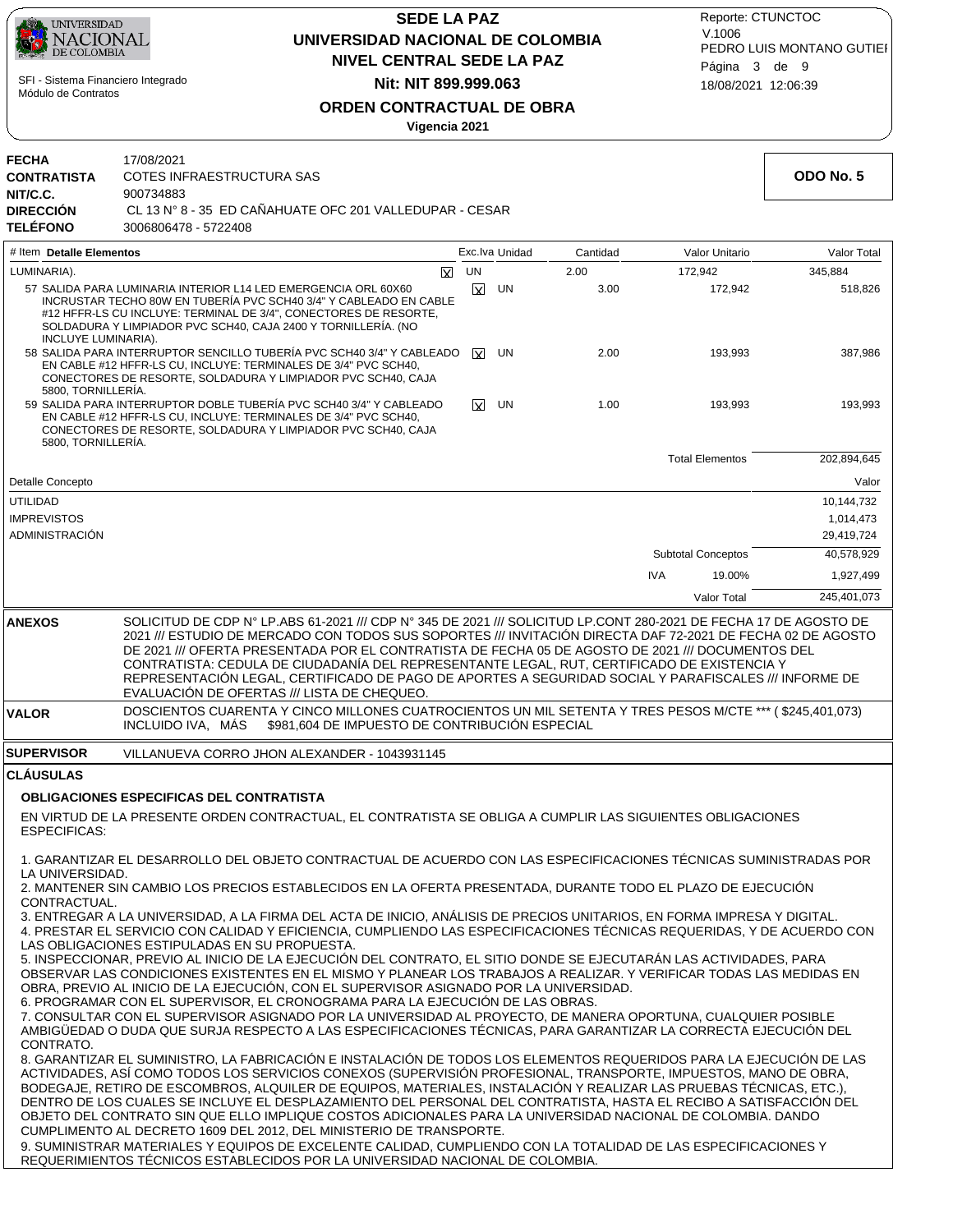

## **NIVEL CENTRAL SEDE LA PAZ SEDE LA PAZ UNIVERSIDAD NACIONAL DE COLOMBIA Nit: NIT 899.999.063**

18/08/2021 12:06:39 PEDRO LUIS MONTANO GUTIEI Reporte: CTUNCTOC V.1006 Página 4 de 9

## **ORDEN CONTRACTUAL DE OBRA**

**Vigencia 2021**

| FECHA                    | 17/08/2021                                                                                                                                                                                                                     |           |
|--------------------------|--------------------------------------------------------------------------------------------------------------------------------------------------------------------------------------------------------------------------------|-----------|
| CONTRATISTA              | COTES INFRAESTRUCTURA SAS                                                                                                                                                                                                      | ODO No. 5 |
| NIT/C.C.                 | 900734883                                                                                                                                                                                                                      |           |
| DIRECCIÓN                | CL 13 N° 8 - 35 ED CAÑAHUATE OFC 201 VALLEDUPAR - CESAR                                                                                                                                                                        |           |
| TELÉFONO                 | 3006806478 - 5722408                                                                                                                                                                                                           |           |
|                          |                                                                                                                                                                                                                                |           |
|                          | <b>OBLIGACIONES ESPECIFICAS DEL CONTRATISTA</b>                                                                                                                                                                                |           |
|                          | 10. PRESENTAR CERTIFICADOS DE CALIDAD Y FICHAS TÉCNICAS DE LOS MATERIALES A UTILIZAR, GARANTIZANDO QUE ESTOS CUMPLAN                                                                                                           |           |
|                          | CON LOS REQUERIMIENTOS PLANTEADOS POR LA UNIVERSIDAD.                                                                                                                                                                          |           |
|                          | 11. PRESENTAR ENSAYOS DE LABORATORIO SEGÚN LA NORMATIVIDAD VIGENTE PARA CONCRETO Y PARA ACERO DE REFUERZO.                                                                                                                     |           |
|                          | 12. ASEGURAR DURANTE EL TIEMPO DE EJECUCIÓN LA MAQUINARIA, EQUIPOS, MATERIALES Y HERRAMIENTA MENOR, CONTRA TODO                                                                                                                |           |
| RIESGO.                  |                                                                                                                                                                                                                                |           |
|                          | 13. SE RECOMIENDA CONTAR CON VIGILANCIA PRIVADA, EN EL SITIO DE LA OBRA, PARA PROTECCIÓN DE MAQUINARIA, EQUIPOS Y                                                                                                              |           |
|                          | <b>HERRAMIENTAS MENORES Y MATERIALES.</b>                                                                                                                                                                                      |           |
|                          | 14. RESPONDER DE MANERA EXCLUSIVA POR LA VINCULACIÓN DE SU PERSONAL Y LA CELEBRACIÓN DE SUBCONTRATOS, LA CUAL DEBE                                                                                                             |           |
|                          | REALIZAR EN SU PROPIO NOMBRE Y POR SU PROPIA CUENTA Y RIESGO, SIN QUE LA UNIVERSIDAD ADQUIERA RESPONSABILIDAD NI<br>SOLIDARIDAD ALGUNA POR DICHOS ACTOS.                                                                       |           |
|                          | 15. GARANTIZAR LA PRESTACIÓN DEL SERVICIO CONTRATADO CON SUFICIENTE PERSONAL CAPACITADO, CALIFICADO E IDÓNEO PARA                                                                                                              |           |
|                          | LAS ACTIVIDADES ACORDADAS, INSUMOS Y LA LOGÍSTICA NECESARIA PARA EL BUEN DESARROLLO DEL PROCESO EN LA SEDE SEGÚN LO                                                                                                            |           |
| REQUIERA EL SUPERVISOR.  |                                                                                                                                                                                                                                |           |
|                          | 16. ENTREGAR A LA UNIVERSIDAD, A LA FIRMA DEL ACTA DE INICIO, EL LISTADO DEL PERSONAL PARA CUMPLIMIENTO DEL OBJETO                                                                                                             |           |
|                          | CONTRACTUAL EL CUAL DEBERÁ ESTAR AFILIADO A: ENTIDAD PROMOTORA DE SALUD (EPS), ADMINISTRADORA DE FONDO DE PENSIONES                                                                                                            |           |
|                          | (AFP), ADMINISTRADORA DE RIESGOS LABORALES (ARL), CON SUS RESPECTIVOS SOPORTES.<br>17. MANTENER AL DÍA EL PAGO DE SALARIOS, PRESTACIONES SOCIALES Y APORTES AL SISTEMA DE SEGURIDAD SOCIAL (SALUD,                             |           |
|                          | PENSIÓN) Y ARL DEL PERSONAL DIRECTO O INDIRECTO QUE EMPLEE EN LA EJECUCIÓN DEL OBJETO CONTRACTUAL, DE ACUERDO CON                                                                                                              |           |
|                          | LO ESTABLECIDO POR LA NORMATIVIDAD VIGENTE.                                                                                                                                                                                    |           |
|                          | 18. CUMPLIR SUS OBLIGACIONES FRENTE AL SISTEMA DE SEGURIDAD SOCIAL INTEGRAL Y PARAFISCALES (CAJAS DE COMPENSACIÓN                                                                                                              |           |
|                          | FAMILIAR, SENA E ICBF), DE CONFORMIDAD CON LO ESTABLECIDO EN EL PARÁGRAFO 2 DEL ARTÍCULO 50 DE LA LEY 789 DE 2002 Y                                                                                                            |           |
|                          | DEBERÁ ATENDER TODAS SUS EXIGENCIAS EN MATERIA DE SALARIOS, PRESTACIONES SOCIALES LEGALES, RIESGOS PROFESIONALES Y                                                                                                             |           |
|                          | DEMÁS OBLIGACIONES QUE SE DEBEN ATENDER PARA LLEVAR A CABO CONTRATOS DE ESTAS CARACTERÍSTICAS Y DE ACUERDO CON                                                                                                                 |           |
| LA LABOR A REALIZAR.     | 19. CUMPLIR CON TODAS LAS NORMAS ACTUALES VIGENTES COMO LO SON EL CÓDIGO SUSTANTIVO DEL TRABAJO, SEGURIDAD                                                                                                                     |           |
|                          | INDUSTRIAL, SALUD EN EL TRABAJO Y CUALQUIERA NORMAL O LEY QUE EXPIDA EL CONGRESO DE LA REPÚBLICA Y EL MINISTERIO DE LA                                                                                                         |           |
|                          | PROTECCIÓN SOCIAL Y SEA A FIN CON LA EJECUCIÓN DEL CONTRATO.                                                                                                                                                                   |           |
|                          | 20. SE RECOMIENDA PRESENTAR PLANES DE CONTINGENCIA EN EL PLAZO QUE SEA INDICADO POR LA UNIVERSIDAD A TRAVÉS DEL                                                                                                                |           |
| SUPERVISOR DEL CONTRATO. |                                                                                                                                                                                                                                |           |
|                          | 21. SE RECOMIENDA PRESENTAR MANUAL DE PROCEDIMIENTOS DE EMERGENCIAS NECESARIOS SEGÚN LOS RIESGOS Y LAS                                                                                                                         |           |
| OTROS.                   | ACTIVIDADES A DESARROLLAR, DENTRO DE LOS CUALES DEBE ESTAR LA ATENCIÓN A LESIONADOS, INCENDIOS O EVACUACIÓN, ENTRE                                                                                                             |           |
|                          | 22. PARTICIPAR EN LAS JORNADAS DE INDUCCIÓN EN SEGURIDAD Y SALUD EN EL TRABAJO QUE ORGANICE LA SEDE, DURANTE LA                                                                                                                |           |
|                          | EJECUCIÓN DEL CONTRATO, DONDE SE DIVULGARÁN LOS PELIGROS PRESENTES EN LA UNIVERSIDAD Y LO CONTROLES ESTABLECIDOS                                                                                                               |           |
|                          | PARA CADA UNO DE LOS RIESGOS.                                                                                                                                                                                                  |           |
|                          | 23. PARTICIPAR EN LAS JORNADAS DE INDUCCIÓN EN CUIDADO MEDIO AMBIENTAL QUE ORGANICE LA SEDE, DURANTE LA EJECUCIÓN DEL                                                                                                          |           |
|                          | CONTRATO, DONDE SE DIVULGARÁN LOS PELIGROS PRESENTES EN LA UNIVERSIDAD Y LO CONTROLES ESTABLECIDOS PARA CADA UNO                                                                                                               |           |
| DE LOS RIESGOS.          | 24. CUMPLIR CON TODAS LAS NORMAS DE MANEJO AMBIENTAL VIGENTES, IMPLEMENTANDO LAS MEDIDAS, ACCIONES Y DISPOSICIONES                                                                                                             |           |
|                          | QUE SE CONSIDEREN NECESARIAS PARA PREVENIR, MITIGAR, CONTROLAR, COMPENSAR Y CORREGIR LOS POSIBLES EFECTOS O                                                                                                                    |           |
|                          | IMPACTOS AMBIENTALES NEGATIVOS CAUSADOS EN DESARROLLO DE LA ORDEN CONTRACTUAL.                                                                                                                                                 |           |
|                          | 25. CONTAR CON UN PROGRAMA DE DISPOSICIÓN DE RESIDUOS PELIGROSOS PARA REALIZAR UNA CORRECTA DISPOSICIÓN FINAL DE                                                                                                               |           |
|                          | LOS RESIDUOS RESULTANTES DEL SERVICIO, EL CUAL DEBE PRESENTAR UNA VEZ INICIADO EL CONTRATO Y QUE ESTE ACORDE A LAS                                                                                                             |           |
|                          | AREAS A INTERVENIR DENTRO DE LA SEDE.                                                                                                                                                                                          |           |
|                          | 26. DAR CUMPLIMENTO AL DECRETO 4741 DEL 2005 DEL MINISTERIO DE AMBIENTE Y DESARROLLO SOSTENIBLE RESPECTO AL MANEJO<br>DE SUSTANCIAS Y RESIDUOS PELIGROSOS.                                                                     |           |
|                          | 27. EL CONTRATISTA NO DEBE UTILIZAR SUSTANCIAS QUÍMICAS, MATERIALES E INSUMOS PROHIBIDOS O DE USO RESTRINGIDO DE                                                                                                               |           |
|                          | ACUERDO CON LA NORMATIVIDAD VIGENTE. Y ESTO DEBE SER VERIFICADO POR EL SUPERVISOR ANTES DEL INICIO DE CADA ACTIVIDAD.                                                                                                          |           |
|                          | 28. RESPONDER POR LOS DEFECTOS EN LOS MATERIALES O EN LA EJECUCIÓN DE LAS ACTIVIDADES, LOS CUALES SE IMPUTARÁN AL                                                                                                              |           |
|                          | CONTRATISTA, EN TAL CASO DEBEN SER CORREGIDOS Y PAGADOS POR SU CUENTA DURANTE EL PLAZO DE EJECUCIÓN DE LA ORDEN                                                                                                                |           |
|                          | CONTRACTUAL, SIN PERJUICIO DE LAS ACCIONES CONTRACTUALES O LEGALES QUE DECIDA EMPRENDER LA UNIVERSIDAD.                                                                                                                        |           |
|                          | 29. CONFORMAR UN EQUIPO IDÓNEO DE COLABORADORES PARA LA SUPERVISIÓN Y EJECUCIÓN DE LAS ACTIVIDADES; Y GARANTIZAR EL<br>EQUIPO TÉCNICO MÍNIMO REQUERIDO POR LA UNIVERSIDAD.                                                     |           |
|                          | 30. SUMINISTRAR Y MANTENER POR SU CUENTA LA SEÑALIZACIÓN PREVENTIVA SUFICIENTE Y NECESARIA PARA INFORMAR Y ADVERTIR                                                                                                            |           |
|                          | ACERCA DE LA REALIZACIÓN DE LOS TRABAJOS, LA EXISTENCIA DE PELIGRO Y TRÁNSITO RESTRINGIDO O PROHIBIDO, MANTENIÉNDOLA                                                                                                           |           |
|                          | DURANTE LA EJECUCIÓN DE LA ORDEN CONTRACTUAL PARA LA SEGURIDAD DE LOS OPERARIOS Y DEL PERSONAL DE LA UNIVERSIDAD.                                                                                                              |           |
|                          | 31. IMPLEMENTAR, MANTENER Y CERTIFICAR EL CUMPLIMIENTO DEL SISTEMA DE GESTIÓN EN SEGURIDAD Y SALUD EN EL TRABAJO DE                                                                                                            |           |
|                          | LA EMPRESA, TAL COMO SE ESTABLECE EN LA NORMATIVA LEGAL VIGENTE, CUMPLIR CON LAS NORMAS, PROCEDIMIENTOS,                                                                                                                       |           |
|                          | PROTOCOLOS, REGLAMENTOS Y DEMÁS INSTRUCCIONES DEFINIDAS EN EL SISTEMA DE GESTIÓN DE LA SEGURIDAD Y SALUD EN EL                                                                                                                 |           |
|                          | TRABAJO DE LA UNIVERSIDAD NACIONAL DE COLOMBIA, ADEMÁS DE RESPONDER EN FORMA EXCLUSIVA POR EL CUMPLIMIENTO DEL<br>MANUAL DE SEGURIDAD, SALUD OCUPACIONAL Y AMBIENTE PARA CONTRATISTAS DE LA UNIVERSIDAD. ESTE MANUAL PUEDE SER |           |
|                          | CONSULTADO EN EL SIGUIENTE ENLACE:                                                                                                                                                                                             |           |
|                          |                                                                                                                                                                                                                                |           |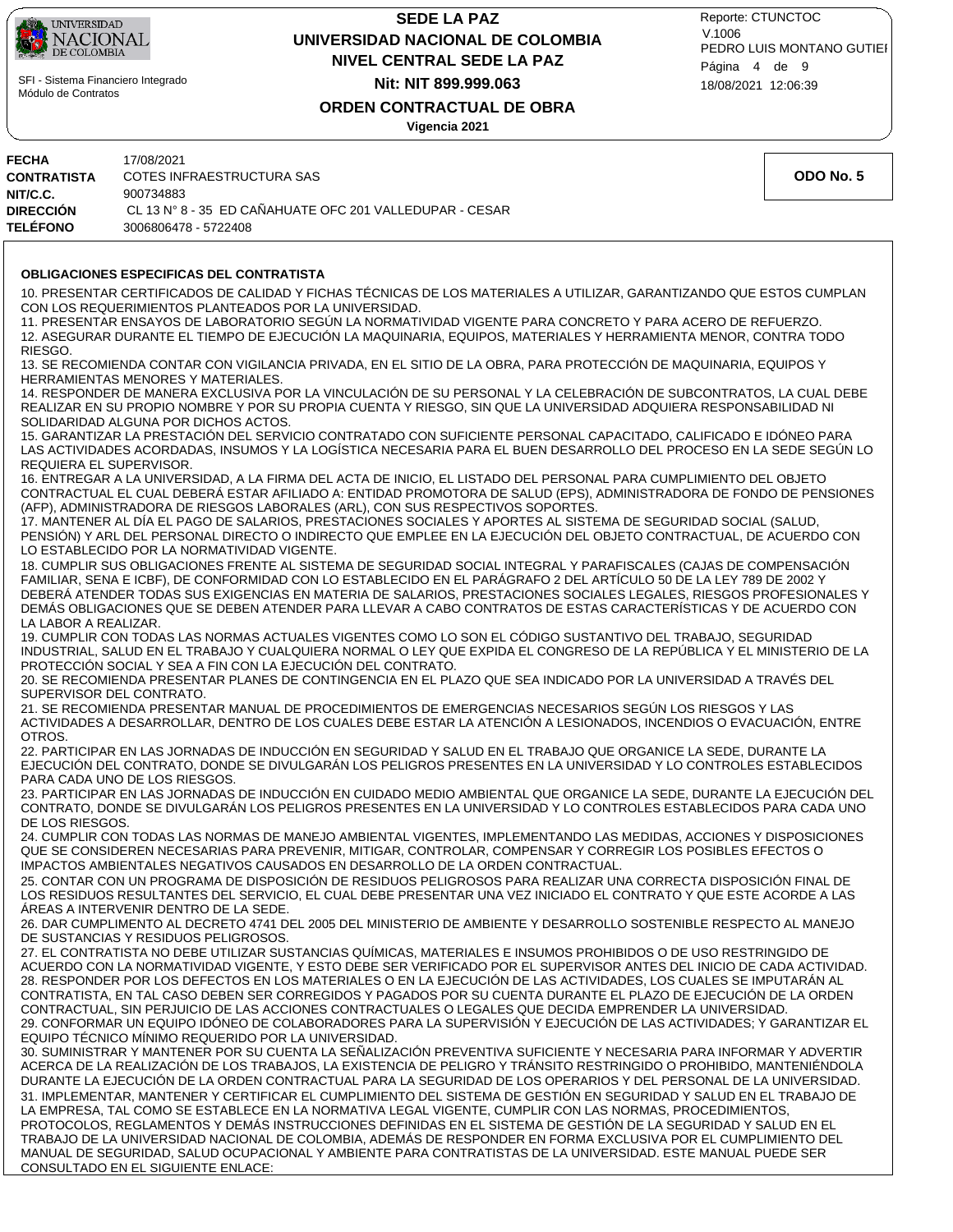

## **NIVEL CENTRAL SEDE LA PAZ SEDE LA PAZ UNIVERSIDAD NACIONAL DE COLOMBIA Nit: NIT 899.999.063**

18/08/2021 12:06:39 PEDRO LUIS MONTANO GUTIEI Reporte: CTUNCTOC V.1006 Página 5 de 9

### **ORDEN CONTRACTUAL DE OBRA**

**Vigencia 2021**

| <b>FECHA</b><br><b>CONTRATISTA</b><br>NIT/C.C. | 17/08/2021<br>COTES INFRAESTRUCTURA SAS<br>900734883                            | ODO No. 5 |
|------------------------------------------------|---------------------------------------------------------------------------------|-----------|
| <b>DIRECCIÓN</b><br><b>TELÉFONO</b>            | CL 13 N° 8 - 35 ED CAÑAHUATE OFC 201 VALLEDUPAR - CESAR<br>3006806478 - 5722408 |           |
|                                                |                                                                                 |           |

#### **OBLIGACIONES ESPECIFICAS DEL CONTRATISTA**

HTTP://WWW.UNAL.EDU.CO/DNP/ARCHIVOS\_BASE/MANUAL\_SEGURIDAD\_SALUD\_OCUPACIONAL\_Y\_AM BIENTE\_CONTRATISTAS\_UN-DNSO.PDF

32. RESPONDER DE MANERA EXCLUSIVA POR LOS DAÑOS QUE SE OCASIONEN A EMPLEADOS O BIENES DE LA UNIVERSIDAD, LO MISMO QUE A TERCERAS PERSONAS Y SUS BIENES, PROCEDIENDO A LA INMEDIATA REPARACIÓN EN UN PLAZO MÁXIMO DE QUINCE (15) DÍAS CALENDARIO, CONTADOS A PARTIR DE LA FECHA DE SU OCURRENCIA, SIN PERJUICIO DE QUE LA UNIVERSIDAD PROCEDA A LA REPARACIÓN INMEDIATA DE LOS DAÑOS CAUSADOS A SUS INSTALACIONES Y DESCUENTE A MOTU PROPRIO LA TOTALIDAD DE LOS RESPECTIVOS COSTOS Y SIN PERJUICIO DE HACER EFECTIVA LA RESPECTIVA GARANTÍA DE RESPONSABILIDAD CIVIL EXTRACONTRACTUAL.

33. MANTENER A LA UNIVERSIDAD INDEMNE Y LIBRE DE TODO RECLAMO, LITIGIO O ACCIÓN LEGAL POR ACCIÓN U OMISIÓN EN LA EJECUCIÓN DEL OBJETO CONTRATADO.

34. ABSTENERSE DE INCURRIR EN ACCIONES U OMISIONES QUE CAUSEN DISCRIMINACIÓN, SUFRIMIENTO FÍSICO, PSICOLÓGICO, SEXUAL O PATRIMONIAL, POR RAZONES DE SEXO, GÉNERO U ORIENTACIÓN SEXUAL, EN CUALQUIER PERSONA PERTENECIENTE A LA COMUNIDAD DE LA UNIVERSIDAD NACIONAL DE COLOMBIA O QUE SE ENCUENTRE DENTRO DEL CAMPUS UNIVERSITARIO. EL INCUMPLIMIENTO DE LA MENCIONADA OBLIGACIÓN ACARREARÁ LAS SANCIONES CONTRACTUALES A QUE HAYA LUGAR EN EL MARCO DEL MANUAL DE CONVENIOS Y CONTRATOS DE LA UNIVERSIDAD NACIONAL DE COLOMBIA Y DE LO DISPUESTO EN LA RESOLUCIÓN DE RECTORÍA 1215 DE 2017.

35. PRESENTAR PROTOCOLO DE BIOSEGURIDAD PARA EVALUACIÓN Y APROBACIÓN POR PARTE DE LA SUPERVISIÓN DEL CONTRATO, EL CUAL DEBERÁ SER APLICADO DE MANERA ESTRICTA DURANTE LA EJECUCIÓN DE LA OBRA. ESTE DOCUMENTO DEBERÁ AJUSTARSE A LOS LINEAMIENTOS ESTABLECIDOS POR EL MINISTERIO DE SALUD Y PROTECCIÓN SOCIAL, EL GOBIERNO NACIONAL Y A LOS ESTABLECIDOS POR LA UNIVERSIDAD NACIONAL DE COLOMBIA.

36. GARANTIZAR EL ASEO GENERAL Y FINAL DE TODOS LOS ESPACIOS AFECTADOS DIRECTA E INDIRECTAMENTE DURANTE LA EJECUCIÓN DEL CONTRATO, ADEMÁS, SI ES EL CASO, DE RETIRAR TODOS LOS DESECHOS Y DESPERDICIOS GENERADOS POR LAS ACTIVIDADES, GARANTIZANDO EL SITIO DE DISPOSICIÓN FINAL Y ENTREGAR LOS CERTIFICADOS DE DISPOSICIÓN FINAL QUE SOLICITE LA SUPERVISIÓN DEL CONTRATO.

#### **PLAZO**

EL PLAZO DURANTE EL CUAL SE EJECUTARA ESTA ORDEN CONTRACTUAL ES DE SESENTA (60) DÍAS, CONTADOS A PARTIR DE LA FECHA DE FIRMA DEL ACTA DE INICIO.

#### **FORMA DE PAGO(ANTICIPO)**

LA UNIVERSIDAD PAGARÁ EL VALOR PACTADO AL CONTRATISTA, EL CUAL INCLUYE LOS IMPUESTOS, GRAVÁMENES Y CONTRIBUCIONES A QUE HAYA LUGAR O SE DERIVEN DEL MISMO, ASÍ: UN ANTICIPO DEL (10%) DEL VALOR TOTAL ANTES DE IVA EQUIVALENTE A \$24.347.357, PREVIA LEGALIZACIÓN DE LA ORDEN CONTRACTUAL Y PRESENTACIÓN POR PARTE DEL CONTRATISTA DEL PLAN DE MANEJO, INVERSIÓN Y AMORTIZACIÓN DEL ANTICIPO PARA APROBACIÓN DEL SUPERVISOR; Y UN ÚNICO PAGO, PREVIA PRESENTACIÓN POR PARTE DEL CONTRATISTA DE LA FACTURA Y LA CERTIFICACIÓN EN LA QUE CONSTE QUE SE ENCUENTRAN AL DÍA EN EL PAGO DE APORTES A SEGURIDAD SOCIAL Y PARAFISCALES, CONFORME A LO DISPUESTO EN LA LEY 789 DE 2002, INGRESO AL ALMACÉN Y CONSTANCIA DE CUMPLIMIENTO EXPEDIDA POR EL SUPERVISOR.

PARA ELÚNICO PAGO, ADICIONALMENTE SE REQUIERE APORTAR EL ACTA DE LIQUIDACIÓN RESPECTIVA, DEBIDAMENTE SUSCRITA POR LAS PARTES.

#### **LUGAR DE EJECUCION**

LA PAZ - CESAR; CAMPUS DE LA SEDE DE LA PAZ UBICADO EN EL MUNICIPIO LA PAZ (CESAR), EN EL KILÓMETRO 2-100 DE LA VÍA LA PAZ - VALLEDUPAR.

#### **DESTINO**

VICERRECTORÍA SEDE DE LA PAZ.

#### **NOTA**

LA OFERTA PRESENTADA POR EL CONTRATISTA DE FECHA 05 DE AGOSTO DE 2021 HACE PARTE INTEGRAL DE LA PRESENTE ORDEN CONTRACTUAL DE OBRA.

#### **SUPERVISION/ INTERVENTOR**

EL SUPERVISOR O INTERVENTOR, PARA EJERCER EL ADECUADO SEGUIMIENTO A LA EJECUCION DE LA ORDEN CONTRACTUAL QUE LE HA SIDO ASIGNADA, DEBERA DAR CUMPLIMIENTO A LAS OBLIGACIONES ESTIPULADAS EN LOS ARTICULOS 92 A 94 DEL MANUAL DE CONVENIOS Y CONTRATOS ADOPTADO MEDIANTE RESOLUCION DE RECTORIA NO. 1551 DE 2014, Y LAS DEMAS NORMAS QUE LO COMPLENTEN, ADICIONEN O SUSTITUYAN.

#### **INHABILIDADES E INCOMPATIBILIDADES**

EL CONTRATISTA MANIFIESTA EXPRESAMENTE A LA UNIVERSIDAD QUE NO ESTA INCURSO EN NINGUNA CAUSAL INHABILIDAD O INCOMPATIBILIDAD CONTENIDA EN LA CONSTITUCION POLITICA NI EN LA LEY, Y QUE SERAN DE SU EXCLUSIVA RESPONSABILIDAD LAS CONSECUENCIAS QUE SE DERIVEN DE LAS ANTECEDENTES O SOBREVINIENTES.

### **SISTEMA DE SEGURIDAD SOCIAL INTEGRAL Y PARAFISCALES**

LAS PARTES SE COMPROMETEN A CUMPLIR LAS OBLIGACIONES ESTABLECIDAS EN EL ARTICULO 50 DE LA LEY 789 DE 2002, MODIFICADO POR LA LEY 828 DE 2003.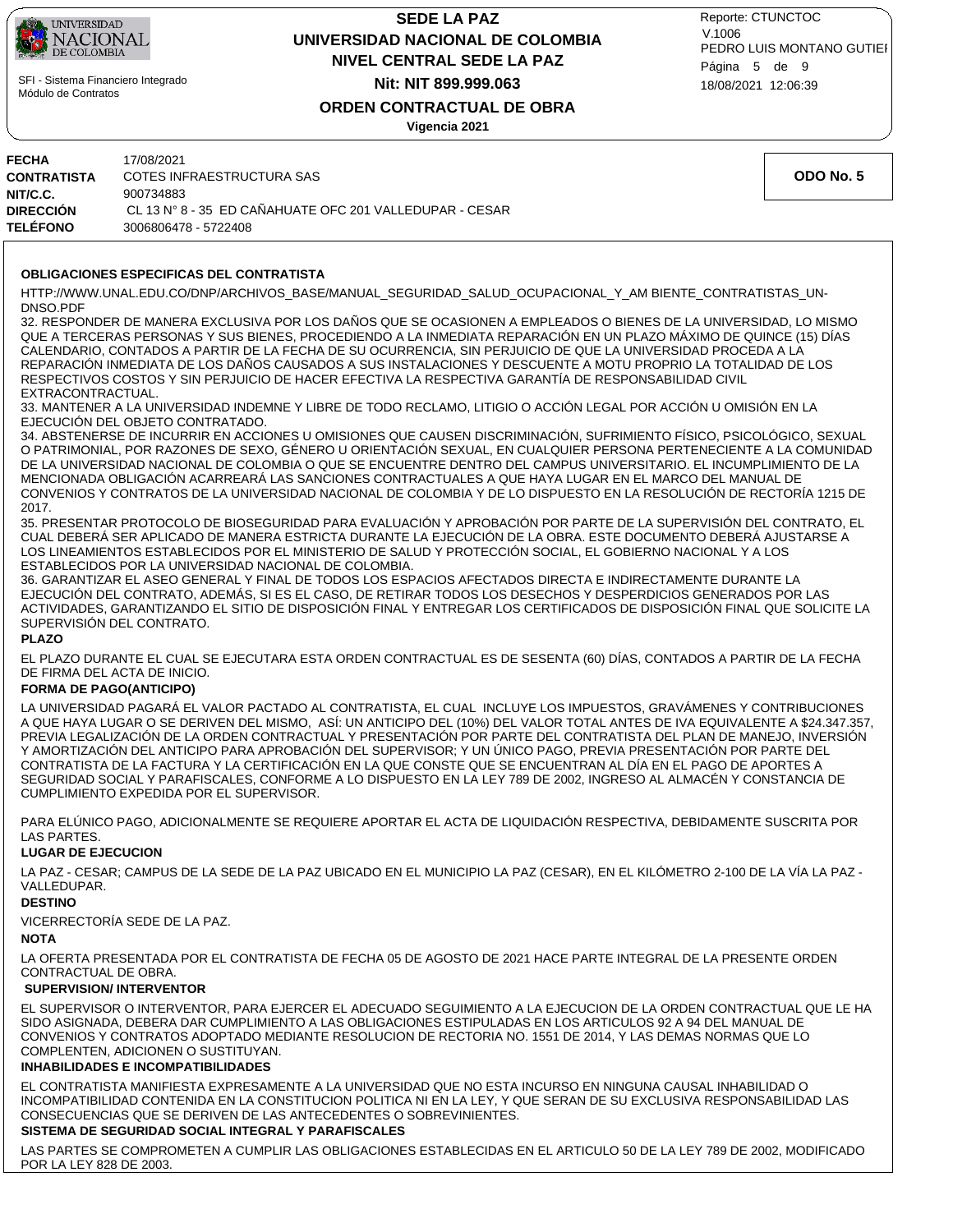

## **NIVEL CENTRAL SEDE LA PAZ SEDE LA PAZ UNIVERSIDAD NACIONAL DE COLOMBIA Nit: NIT 899.999.063**

18/08/2021 12:06:39 PEDRO LUIS MONTANO GUTIEI Reporte: CTUNCTOC V.1006 Página 6 de 9

## **ORDEN CONTRACTUAL DE OBRA**

**Vigencia 2021**

| FECHA       | 17/08/2021                                              |
|-------------|---------------------------------------------------------|
| CONTRATISTA | COTES INFRAESTRUCTURA SAS                               |
| NIT/C.C.    | 900734883                                               |
| DIRECCIÓN   | CL 13 N° 8 - 35 ED CAÑAHUATE OFC 201 VALLEDUPAR - CESAR |
| TELÉFONO    | 3006806478 - 5722408                                    |

#### **SISTEMA INTEGRADO DE GESTION ACADEMICA ADTIVA Y AMBIENTAL DE LA UNAL DE COLOMBIA**

**ESTAMPILLA** EL CONTRATISTA DEBERÁ CONOCER, DAR CUMPLIMIENTO Y APLICAR LOS LINEAMIENTOS Y DOCUMENTACIÓN ASOCIADA AL SISTEMA DE INTEGRADO DE GESTIÓN ACADÉMICA, ADMINISTRATIVA Y AMBIENTAL DE LA UNIVERSIDAD NACIONAL DE COLOMBIA, TALES COMO PROCEDIMIENTOS, FORMATOS, GUÍAS, INSTRUCTIVOS Y DEMÁS HERRAMIENTAS ESTABLECIDAS AL INTERIOR DE LA INSTITUCIÓN.

LA UNIVERSIDAD, EN CUMPLIMIENTO DE LO DISPUESTO EN LA LEY 1697 DEL 20 DE DICIEMBRE DE 2013 REGLAMENTADA POR EL DECRETO 1050 DEL 5 DE JUNIO DE 2014, APLICARÁ AL MOMENTO DEL PAGO LA RETENCIÓN POR CONCEPTO DE LA CONTRIBUCIÓN PARAFISCAL DE LA ESTAMPILLA PRO UNIVERSIDAD NACIONAL DE COLOMBIA Y DEMÁS UNIVERSIDADES ESTATALES DE COLOMBIA.

#### **CONTRIBUCION DE OBRA PUBLICA (CONTRATOS, OTROSI)**

LA UNIVERSIDAD, EN CUMPLIMIENTO DE LO DISPUESTO EN LA LEY 1106 DEL 22 DE DICIEMBRE DE 2006 REGLAMENTADA POR EL DECRETO 3461 DEL 11 DE SEPTIEMBRE DE 2007, APLICARÁ AL MOMENTO DEL PAGO LA RETENCIÓN DEL 5% POR CONCEPTO DE LA CONTRIBUCIÓN DE OBRA PÚBLICA.

#### **PREVENCION DE VIOLENCIAS BASADAS EN GENERO O VIOLENCIA SEXUAL (CONTRATOS, OTROSIS)**

EL CONTRATISTA SE OBLIGA PARA CON LA UNIVERSIDAD A ABSTENERSE DE INCURRIR EN ACCIONES U OMISIONES QUE CAUSEN DISCRIMINACIÓN, SUFRIMIENTO FÍSICO, SICOLÓGICO, SEXUAL O PATRIMONIAL, POR RAZONES DE SEXO, GÉNERO U ORIENTACIÓN SEXUAL, EN CUALQUIER PERSONA PERTENECIENTE A LA COMUNIDAD DE LA UNIVERSIDAD NACIONAL DE COLOMBIA O QUE SE ENCUENTRE DENTRO DEL CAMPUS UNIVERSITARIO.

EL INCUMPLIMIENTO DE LA MENCIONADA CLAUSULA ACARREARÁ LAS SANCIONES CONTRACTUALES A QUE HAYA LUGAR EN EL MARCO DEL MANUAL DE CONVENIOS Y CONTRATOS DE LA UNIVERSIDAD NACIONAL DE COLOMBIA Y DE LO DISPUESTO EN LA RESOLUCIÓN DE RECTORÍA NO. 1215 DE 2017.

#### **SOLUCION DE CONTROVERSIAS CONTRACTUALES**

ANTES DE ACUDIR A LAS INSTANCIAS JUDICIALES, LAS PARTES BUSCARÁN RESOLVER CUALQUIER DIFERENCIA O DISCREPANCIA SURGIDA CON OCASIÓN DEL PRESENTE CONTRATO, DE FORMA ÁGIL, RÁPIDA Y DIRECTA, MEDIANTE LA APLICACIÓN DE LOS MECANISMOS ALTERNATIVOS DE SOLUCIÓN DE CONFLICTOS, TALES COMO LA CONCILIACIÓN, LA MEDIACIÓN O LA TRANSACCIÓN.

#### **AUTORIZACIÓN DE TRATAMIENTO DE DATOS PERSONALES (CONTRATOS, OTROSIS)**

AUTORIZO DE MANERA EXPRESA E INEQUÍVOCA A LA UNIVERSIDAD NACIONAL DE COLOMBIA PARA QUE DÉ TRATAMIENTO SOBRE LA RECOLECCIÓN, ALMACENAMIENTO, USO, CIRCULACIÓN Y LA SUPRESIÓN DE LOS DATOS PERSONALES INDISPENSABLES, OPCIONALES Y SENSIBLES QUE SE HAYAN RECOLECTADO EN FECHAS ANTERIORES O QUE SE REQUIERAN EN UN FUTURO PARA EL DESARROLLO ADECUADO DE LA RELACIÓN ENTRE LAS PARTES DEL PRESENTE CONTRATO, AUTORIZO LA CESIÓN NACIONAL O TRANSFERENCIA INTERNACIONAL DE DATOS A: I) ENTIDADES PÚBLICAS O ADMINISTRATIVAS EN EJERCICIO DE SUS FUNCIONES LEGALES O POR ORDEN JUDICIAL; II) TERCEROS CON LOS CUALES LA UNIVERSIDAD HAYA CELEBRADO CONTRATOS, PARA LA REALIZACIÓN DE TAREAS TERCERIZADAS RELACIONADAS CON, O DERIVADAS DEL SERVICIO EDUCATIVO Y DEMÁS RELACIONADOS; III) TERCEROS PAÍSES, CUANDO SE REQUIERA PARA REALIZAR LOS FINES DE LA EDUCACIÓN BINACIONAL O PARA LA REALIZACIÓN DE ALGUNA ACTIVIDAD EDUCATIVA EN ESTOS TERCEROS PAÍSES O PARA EL DESARROLLO DE ACTIVIDADES DE MEJORAMIENTO DEL SERVICIO EDUCATIVO, AUTORIZO EL TRATAMIENTO DE LOS DATOS DE MENORES DE EDAD COMO REPRESENTANTE LEGAL DEL MENOR; AUTORIZO EL TRATAMIENTO DE DATOS SENSIBLES ENTRE OTROS EL USO DE SISTEMAS BIOMÉTRICOS Y VIDEO VIGILANCIA QUE PUEDE SER MONITOREADO SIN QUE ESTO IMPLIQUE VIOLACIÓN A SUS DERECHOS A LA INTIMIDAD Y DIGNIDAD; AUTORIZO AL TRATAMIENTO DE DATOS PRIVADOS COMO FOTOGRAFÍAS Y VIDEOS PARA QUE SEAN PUBLICADOS EN LA REDES SOCIALES Y DEMÁS FINALIDADES ESTABLECIDAS DENTRO DE NUESTRA POLÍTICA DE PROTECCIÓN DE DATOS PERSONALES, ASÍ COMO NO SE UTILIZARÁ EN NINGÚN CASO LOS DATOS PERSONALES PARA FINES DIFERENTES A LOS ESTIPULADOS EN NUESTRA POLÍTICA.

CON MI FIRMA CERTIFICO CONOCER LA POLÍTICA DE PROTECCIÓN DE DATOS PERSONALES DEL RESPONSABLE DEL TRATAMIENTO Y LOS DERECHOS QUE ME ASISTEN EN MI CALIDAD DE TITULAR DE DATOS PERSONALES, ENTRE LOS QUE SE ENCUENTRAN LOS SIGUIENTES: I) CONOCER, ACTUALIZAR Y RECTIFICAR SUS DATOS PERSONALES II) SOLICITAR PRUEBA DE LA AUTORIZACIÓN OTORGADA, SALVO CUANDO LA LEY NO LO REQUIERA; III) PREVIA SOLICITUD, SER INFORMADO SOBRE EL USO QUE SE HA DADO A SUS DATOS PERSONALES, POR EL RESPONSABLE O QUIENES POR CUENTA DE ÉSTE REALICEN EL TRATAMIENTO DE SUS DATOS PERSONALES; IV) PRESENTAR ANTE LAS AUTORIDADES COMPETENTE QUEJAS POR VIOLACIONES AL RÉGIMEN LEGAL COLOMBIANO DE PROTECCIÓN DE DATOS PERSONALES; V) REVOCAR LA PRESENTE AUTORIZACIÓN Y/O SOLICITAR LA SUPRESIÓN DE SUS DATOS PERSONALES CUANDO LA AUTORIDAD COMPETENTE DETERMINE QUE EL RESPONSABLE INCURRIÓ EN CONDUCTAS CONTRARIAS A LA LEY Y A LA CONSTITUCIÓN, Y VI) ACCEDER EN FORMA GRATUITA A SUS DATOS PERSONALES QUE HAYAN SIDO OBJETO DE TRATAMIENTO. ESTOS LOS PUEDE EJERCER A TRAVÉS DE LOS CANALES DISPUESTOS Y DISPONIBLES EN WWW.UNAL.EDU.CO O E-MAIL: PROTECDATOS\_NA@UNAL.EDU.CO.

#### **CONFIDENCIALIDAD**

EL CONTRATISTA DEBERÁ MANTENER LA CONFIDENCIALIDAD SOBRE TODA LA INFORMACIÓN DE LA UNIVERSIDAD, QUE PUEDA CONOCER DURANTE EL DESARROLLO DE LA ORDEN CONTRACTUAL Y NO UTILIZARA´ INFORMACIÓN DE LA UNIVERSIDAD PARA LA PRESENTACIÓN DE SU PRODUCTO EN OTRAS ORGANIZACIONES. LA PROPIEDAD, TITULARIDAD Y RESERVA DE LOS DATOS E INFORMACIÓN ALMACENADA EN LOS REPOSITORIOS DE DATOS QUE SEAN GENERADOS Y/O UTILIZADOS POR EL CONTRATISTA PARA EL CUMPLIMIENTO DE LAS FUNCIONES CONTRACTUALES PACTADAS, PERTENECEN DE FORMA EXCLUSIVA A LA UNIVERSIDAD. EL CONTRATISTA SE COMPROMETE A RESPETARLA, RESERVARLA, NO COPIARLA Y A GUARDAR ABSOLUTA RESERVA SOBRE TODA LA INFORMACIÓN QUE CONOZCA POR SU ACTIVIDAD O QUE LE SEA DADA A CONOCER POR LA UNIVERSIDAD CON OCASIÓN DEL DESARROLLO DEL OBJETO DEL PRESENTE CONTRATO. PARA ASEGURAR EL CUMPLIMIENTO DE LA OBLIGACIÓN ESTIPULADA EN ESTA CLÁUSULA, EL CONTRATISTA SE OBLIGA A

**ODO No. 5**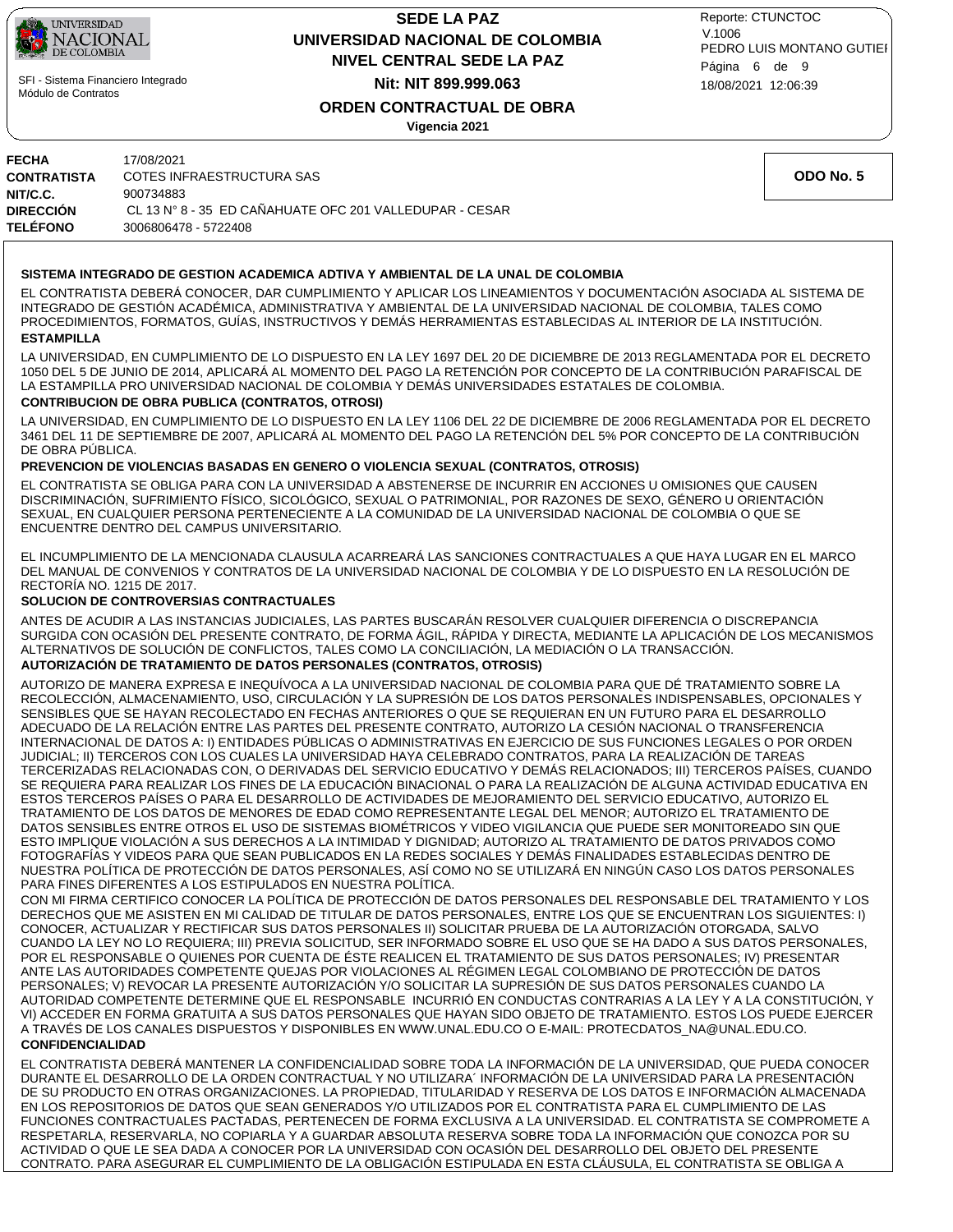

## **NIVEL CENTRAL SEDE LA PAZ SEDE LA PAZ UNIVERSIDAD NACIONAL DE COLOMBIA Nit: NIT 899.999.063**

18/08/2021 12:06:39 PEDRO LUIS MONTANO GUTIEI Reporte: CTUNCTOC V.1006 Página 7 de 9

**ODO No. 5**

## **ORDEN CONTRACTUAL DE OBRA**

**Vigencia 2021**

#### **CONFIDENCIALIDAD**

DEVOLVER DE INMEDIATO AL INTERVENTOR Y/O SUPERVISOR DESIGNADO POR LA UNIVERSIDAD, TODA LA INFORMACIÓN FACILITADA PARA LA PRESTACIÓN DEL OBJETO CONTRACTUAL, EN LA MEDIDA EN QUE YA NO RESULTE NECESARIA EN LA EJECUCIÓN DEL MISMO, ABSTENIÉNDOSE DE MANTENER COPIA PARCIAL O TOTAL DE LA INFORMACIÓN Y DOCUMENTOS OBTENIDOS O GENERADOS CON OCASIÓN DE LA RELACIÓN CONTRACTUAL AL VENCIMIENTO DEL PLAZO DE DURACIÓN.

EN TODO CASO, SI EL CONTRATISTA UTILIZA LA INFORMACIÓN PARA SU PROPIO PROVECHO DISTINTO AL OBJETO CONTRACTUAL O PARA ENTREGARLA O DARLA A CONOCER A TERCEROS, DEBERÁ INDEMNIZAR A LA UNIVERSIDAD Y RESPONDER A LOS TERCEROS POR TODOS LOS PERJUICIOS OCASIONADOS, SIN MENOSCABO DE LAS ACCIONES LEGALES A QUE HAYA LUGAR. SI POR LA NATURALEZA DEL OBJETO CONTRACTUAL SE DEBE REALIZAR UNA TRANSFERENCIA O TRASMISIÓN INTERNACIONAL DE DATOS PERSONALES, ESTA SE REGIRÁ BAJO LA NORMATIVIDAD VIGENTE DE CADA PAÍS AL QUE SEA ENVIADA Y TRATADA LA INFORMACIÓN, EL ALCANCE DE ESTE COMPROMISO DE CONFIDENCIALIDAD SE EXTENDERÁ A EMPLEADOS Y/O TERCEROS INVOLUCRADOS EN LA EJECUCIÓN DEL PRESENTE CONTRATO Y SERÁ RESPONSABLE DE QUE ESTOS CUMPLAN CON EL MANEJO CONFIDENCIAL DE LA INFORMACIÓN Y DE ACUERDO A LA POLÍTICA DE DATOS PERSONALES DEL RESPONSABLE

#### **SUSPENSION**

EN CASO DE PRESENTARSE LA OCURRENCIA DE HECHOS AJENOS A LA VOLUNTAD DE LAS PARTES, CIRCUNSTANCIAS DE FUERZA MAYOR O CASO FORTUITO, INTERÉS Y CONVENIENCIA MUTUA E INTERÉS PÚBLICO, SE PODRÁ SUSPENDER TEMPORALMENTE LA EJECUCIÓN DEL CONTRATO, PARA LO CUAL EL SUPERVISOR O INTERVENTOR REMITIRÁ AL ORDENADOR DEL GASTO LA SOLICITUD CON UN INFORME QUE JUSTIFIQUE LA NECESIDAD DE SUSPENDER SU EJECUCIÓN Y EL PLAZO REQUERIDO. EL JEFE DE CONTRATACIÓN RECOMENDARÁ AL ORDENADOR DEL GASTO SOBRE LA ACEPTACIÓN DE LA SUSPENSIÓN DE LA EJECUCIÓN CONTRACTUAL.EL ORDENADOR DEL GASTO ACEPTARÁ LA SUSPENSIÓN DEL CONTRATO Y PROCEDERÁ A FIRMAR EL DOCUMENTO DE SUSPENSIÓN RESPECTIVA, REMITIÉNDOSE COPIA DE LA MISMA POR PARTE DEL SUPERVISOR O INTERVENTOR A LA COMPAÑÍA ASEGURADORA O BANCO GARANTE (EN CASO QUE APLIQUE). EL TÉRMINO DE LA SUSPENSIÓN DEBE SER DETERMINADO O DETERMINABLE Y PARA LA REINICIACIÓN DE LA EJECUCIÓN DE LA ORDEN CONTRACTUAL EN EL DOCUMENTO DE SUSPENSIÓN SE ESTIPULARÁ LA FECHA DE REINICIO.ES FUNCIÓN DEL SUPERVISOR O INTERVENTOR VERIFICAR QUE UNA VEZ REINICIADA LA EJECUCIÓN CONTRACTUAL EL CONTRATISTA AMPLÍE O PRORROGUE LA VIGENCIA DE LA GARANTÍA PACTADA EN LA ORDEN CONTRACTUAL, EN CASO QUE APLIQUE.

#### **CESION**

ES PROHIBIDO AL CONTRATISTA CEDER LA PRESENTE ORDEN CONTRACTUAL EN FORMA TOTAL O PARCIAL, SIN LA PREVIA AUTORIZACIÓN POR ESCRITO DEL ORDENADOR DEL GASTO DE LA UNIVERSIDAD.

#### **SUBCONTRATACION**

CUALQUIER SUBCONTRATACION QUE EL CONTRATISTA PRETENDA HACER PARA LA EJECUCION DE LA ORDEN CONTRACTUAL, DEBERA SER APROBADA PREVIAMENTE Y POR ESCRITO POR LA UNIVERSIDAD. EL CONTRATISTA SERA RESPONSABLE DEL CUMPLIMIENTO POR PARTE DE SUS SUBCONTRATISTAS, DE LAS EXIGENCIAS COMERCIALES, ECONOMICAS Y JURIDICAS ESTABLECIDAS POR LA UNIVERSIDAD, Y EN CONSECUENCIA SERA RESPONSABLE SOLIDARIAMENTE CON EL SUBCONTRATISTA POR LOS PERJUICIOS DE TODA INDOLE QUE LA UNIVERSIDAD, SUS CLIENTES O USUARIOS PUEDAN SUFRIR COMO CONSECUENCIA DE LA LABOR DEL SUBCONTRATISTA. LOS SUBCONTRATOS NO EXIMIRAN AL CONTRATISTA DE SUS RESPONSABILIDADES CONTRACTUALES NI LAS ATENUARA. LA UNIVERSIDAD NO ASUMIRA NINGUNA OBLIGACION DIRECTA O INDIRECTA CON EL SUBCONTRATISTA, NI ESTA EN LA OBLIGACION DE TENER NINGUN CONTACTO O ENTENDIMIENTO CON LOS SUBCONTRATISTAS, SIENDO EL CONTRATISTA EL DIRECTAMENTE OBLIGADO A RESPONDER ANTE LA UNIVERSIDAD POR LA ACTIVIDAD SUBCONTRATADA COMO SI EL FUERE EL DIRECTO EJECUTOR DE LA MISMA; EN LOS SUBCONTRATOS SE DEBERA CONSIGNAR EXPRESAMENTE ESTA CIRCUNSTANCIA. EN TODO CASO LA UNIVERSIDAD SE RESERVA EL DERECHO DE EXIGIRLE AL CONTRATISTA, DE SER PROCEDENTE, QUE REASUMA EL CUMPLIMIENTO DE LA OBLIGACION SUBCONTRATADA, O EL CAMBIO DEL SUBCONTRATISTA, SIN QUE SE DERIVE RESPONSABILIDAD DE NINGUNA CLASE PARA LA UNIVERSIDAD. EN TAL EVENTO, EL CONTRATISTA DEBERA PROCEDER DENTRO DE LOS QUINCE (15) DIAS CALENDARIOS SIGUIENTES A LA COMUNICACION DE LA UNIVERSIDAD.

#### **EXCLUSION DE RELACION LABORAL Y AUTONOMIA**

LA PRESENTE ORDEN CONTRACTUAL LA EJECUTA EL CONTRATISTA CON PLENA AUTONOMIA Y NO GENERA RELACION LABORAL ENTRE LA UNIVERSIDAD CON EL CONTRATISTA NI CON EL PERSONAL QUE ESTE DESIGNE PARA EL CUMPLIMIENTO DEL OBJETO CONTRACTUAL. TODO EL PERSONAL DEL CONTRATISTA DEBERA ESTAR VINCULADO EN FORMA TAL QUE SE GARANTICE SU DISPONIBILIDAD PARA LA EJECUCION OPORTUNA DE LAS DISTINTAS ACTIVIDADES DE LA ORDEN CONTRACTUAL.

#### **MULTAS**

EN CASO DE QUE EL CONTRATISTA INCURRA EN INCUMPLIMIENTO PARCIAL DE LAS OBLIGACIONES DERIVADAS DE LA PRESENTE ORDEN CONTRACTUAL, LA UNIVERSIDAD, MEDIANTE RESOLUCION MOTIVADA QUE PRESTARA MERITO EJECUTIVO, PODRA IMPONER MULTAS DIARIAS, A RAZÓN DEL 0,01% DEL VALOR CONTRACTUAL DE LA OBLIGACIÓN O PARTE INCUMPLIDA, MIENTRAS PERSISTA EL INCUMPLIMIENTO, SIN QUE SUMADAS SUPEREN EL 20% DEL VALOR DE LA ORDEN CONTRACTUAL O CONTRATO.

#### **CLAUSULA PENAL**

**CADUCIDAD** SE PACTA COMO CLÁUSULA PENAL PECUNIARIA LA SUMA EQUIVALENTE AL VEINTE POR CIENTO (20%) DEL VALOR TOTAL DEL CONTRATO, LA CUAL SE HARÁ EFECTIVA POR PARTE DE LA UNIVERSIDAD, EN CASO DE ATRASO O INCUMPLIMIENTO POR PARTE DEL CONTRATISTA DE CUALQUIERA DE LAS OBLIGACIONES SURGIDAS DEL PRESENTE CONTRATO. DICHA SUMA PODRÁ SER TOMADA DIRECTAMENTE DE LAS GARANTÍAS, O DE SER EL CASO, SE COBRARÁ POR JURISDICCIÓN COACTIVA.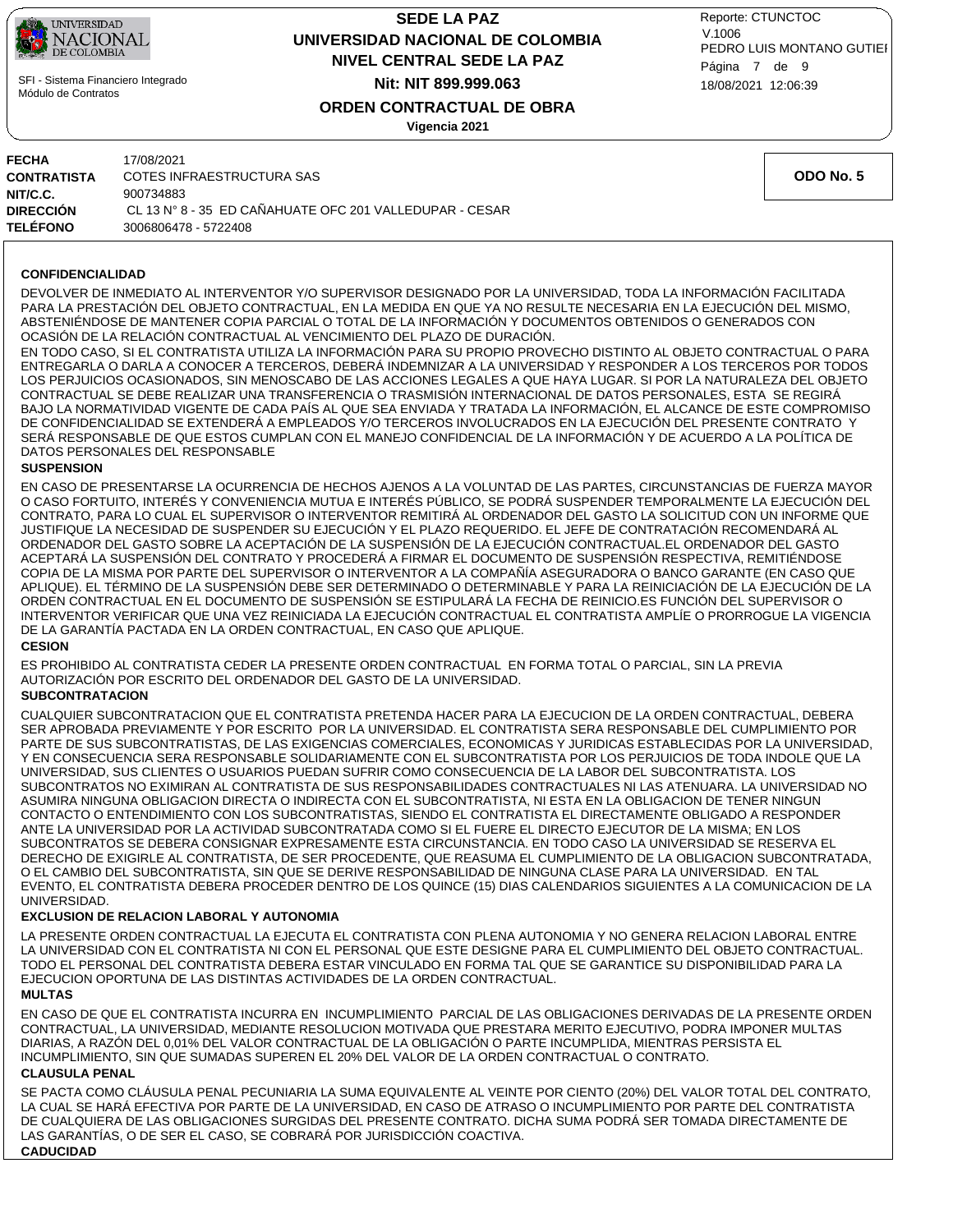

## **NIVEL CENTRAL SEDE LA PAZ SEDE LA PAZ UNIVERSIDAD NACIONAL DE COLOMBIA Nit: NIT 899.999.063**

18/08/2021 12:06:39 PEDRO LUIS MONTANO GUTIEI Reporte: CTUNCTOC V.1006 Página 8 de 9

## **ORDEN CONTRACTUAL DE OBRA**

**Vigencia 2021**

| FECHA           | 17/08/2021                                              |
|-----------------|---------------------------------------------------------|
| CONTRATISTA     | COTES INFRAESTRUCTURA SAS                               |
| NIT/C.C.        | 900734883                                               |
| DIRECCIÓN       | CL 13 N° 8 - 35 ED CAÑAHUATE OFC 201 VALLEDUPAR - CESAR |
| <b>TELÉFONO</b> | 3006806478 - 5722408                                    |

#### **CADUCIDAD**

LA UNIVERSIDAD PODRA DAR POR TERMINADA UNA ORDEN CONTRACTUAL Y ORDENAR SU LIQUIDACION, EN AQUELLOS CASOS EN LOS CUALES ADVIERTA QUE HAY CLARAS EVIDENCIAS DE QUE EL CONTRATISTA ESTA INCUMPLIENDO CON LAS OBLIGACIONES CONTRACTUALES Y QUE ESTA CIRCUNSTANCIA AFECTA DE MANERA GRAVE Y DIRECTA LA EJECUCION DE LA MISMA, HASTA EL PUNTO DE CONSIDERAR QUE SE PUEDE PRESENTAR SU PARALISIS. LA DECLARATORIA DE CADUCIDAD SEA CONSTITUTIVA DEL SINIESTRO DE INCUMPLIMIENTO.

#### **GARANTIA**

EL CONTRATISTA CONSTITUIRÁ POR SU CUENTA Y A FAVOR DE LA UNIVERSIDAD NACIONAL DE COLOMBIA, UNA PÓLIZA DE SEGURO O GARANTÍA QUE AMPARE LOS SIGUIENTES RIESGOS:

A) CUMPLIMIENTO DE LAS OBLIGACIONES ADQUIRIDAS: EN CUANTÍA MÍNIMA EQUIVALENTE AL VEINTE POR CIENTO (20%) DEL VALOR TOTAL DE LA ORDEN CONTRACTUAL Y CON VIGENCIA IGUAL AL PLAZO DE LA MISMA(O) Y SEIS (6) MESES MÁS.

B) BUEN MANEJO Y CORRECTA INVERSIÓN DEL ANTICIPO: EN CUANTÍA EQUIVALENTE AL CIEN POR CIENTO (100%) DEL MISMO Y CON VIGENCIA IGUAL AL PLAZO DE LA ORDEN CONTRACTUAL Y SEIS (6) MESES MÁS.

C) SALARIOS Y PRESTACIONES SOCIALES: POR CUANTÍA MÍNIMA EQUIVALENTE AL CINCO POR CIENTO (5%) DEL VALOR TOTAL DE LA ORDEN CONTRACTUAL Y CON VIGENCIA IGUAL AL PLAZO DE LA MISMA(O) Y TRES (3) AÑOS MÁS.

D) ESTABILIDAD Y CALIDAD DE LA OBRA: POR CUANTÍA MÍNIMA EQUIVALENTE AL VEINTE POR CIENTO (20%) DEL VALOR TOTAL DE LA ORDEN CONTRACTUAL Y VIGENCIA MÍNIMA DE CINCO (5) AÑOS, CONTADOS A PARTIR DE LA FECHA DE SUSCRIPCIÓN DEL ACTA DE ENTREGA A SATISFACCIÓN DE LA OBRA.

E) EL CONTRATISTA CONSTITUIRÁ POR SU CUENTA Y A FAVOR DE LA UNIVERSIDAD NACIONAL DE COLOMBIA, UNA PÓLIZA DE SEGURO O GARANTÍA DE RESPONSABILIDAD CIVIL EXTRACONTRACTUAL, POR DAÑOS QUE SE PUEDAN PRODUCIR A TERCEROS EN EL DESARROLLO DE LA ORDEN CONTRACTUAL, QUE AMPARE LOS SIGUIENTES RIESGOS:

A) PREDIOS, LABORES Y OPERACIONES.

B) CONTRATISTAS Y SUBCONTRATISTAS.

C) RESPONSABILIDAD CIVIL PATRONAL.

D) VEHÍCULOS PROPIOS Y NO PROPIOS

LA VIGENCIA DE CADA AMPARO DEBERÁ SER IGUAL AL PLAZO DE EJECUCIÓN DE LA ORDEN CONTRACTUAL, Y EL VALOR DE CADA UNO DE LOS AMPAROS SERÁ DE MÍNIMO DE CIEN (100) SMLMV.

LOS DEDUCIBLES DE CADA AMPARO SERÁN DE HASTA DEL DIEZ POR CIENTO (10%) DEL VALOR DE CADA PÉRDIDA, Y DE MÍNIMO 1 SMLMV Y MÁXIMO DOS MIL (2.000) SMLMV.

#### F) SEGURO COLECTIVO DE VIDA:

EL CONTRATISTA CONSTITUIRÁ POR SU CUENTA Y A FAVOR DE LA UNIVERSIDAD NACIONAL DE COLOMBIA, UN SEGURO COLECTIVO DE VIDA QUE AMPARE A TODO EL PERSONAL CONTRATADO PARA LA EJECUCIÓN DE LA ORDEN CONTRACTUAL DE OBRA, CON UN VALOR ASEGURADO MÍNIMO POR PERSONA EQUIVALENTE A 12 SMLMV PARA LOS AMPAROS DE VIDA E INCAPACIDAD TOTAL Y PERMANENTE Y DE 1 SMLMV PARA AUXILIO FUNERARIO, Y CON VIGENCIA IGUAL AL PLAZO DE LA ORDEN CONTRACTUAL.

EL SEGURO COLECTIVO DE VIDA DEBE SER PRESENTADO POR EL CONTRATISTA PARA LA SUSCRIPCIÓN DEL ACTA DE INICIO.

#### **PERFECCIONAMIENTO, LEGALIZACION Y EJECUCION(SUPERIOR)**

LA PRESENTE ORDEN CONTRACTUAL SE PERFECCIONA CON LA FIRMA DE LAS PARTES Y EL REGISTRO PRESUPUESTAL.

PARA SU LEGALIZACIÓN REQUIERE LA CONSTITUCIÓN POR PARTE DEL CONTRATISTA DE LA GARANTÍA EXIGIDA, Y APROBACIÓN DE LA MISMA POR PARTE DE LA UNIVERSIDAD;

PARA SU EJECUCIÓN REQUIERE EL REGISTRO PRESUPUESTAL, LA SUSCRIPCIÓN DEL ACTA DE INICIO POR PARTE DEL CONTRATISTA Y EL SUPERVISOR Y LA CONSTITUCIÓN POR PARTE DEL CONTRATISTA DEL SEGURO COLECTIVO DE VIDA QUE AMPARE A TODO EL PERSONAL CONTRATADO PARA LA EJECUCIÓN DE LA OBRA CIVIL Y EL CUMPLIMIENTO DE LOS REQUISITOS DE PERFECCIONAMIENTO, LEGALIZACIÓN Y A LOS DEMÁS QUE SE HAYAN PACTADO EN EL CONTRATO.

**RECOMENDACION AL ORDENADOR DEL GASTO** SERÁ RESPONSABILIDAD DEL JEFE DE CONTRATACIÓN O QUIEN HAGA SUS VECES INFORMAR AL SUPERVISOR O INTERVENTOR Y AL CONTRATISTA, A TRAVÉS DE CUALQUIER MEDIO ESCRITO, LA FECHA A PARTIR DE LA CUAL SE HAN CUMPLIDO TODOS LOS REQUISITOS DE PERFECCIONAMIENTO, LEGALIZACIÓN Y EJECUCIÓN. ASÍ MISMO, DEBERÁ PUBLICAR LA ORDEN CONTRACTUAL EN EL SITIO WEB DE CONTRATACIÓN, DENTRO DE LOS CINCO (5) DÍAS HÁBILES SIGUIENTES A SU LEGALIZACIÓN.

**ODO No. 5**